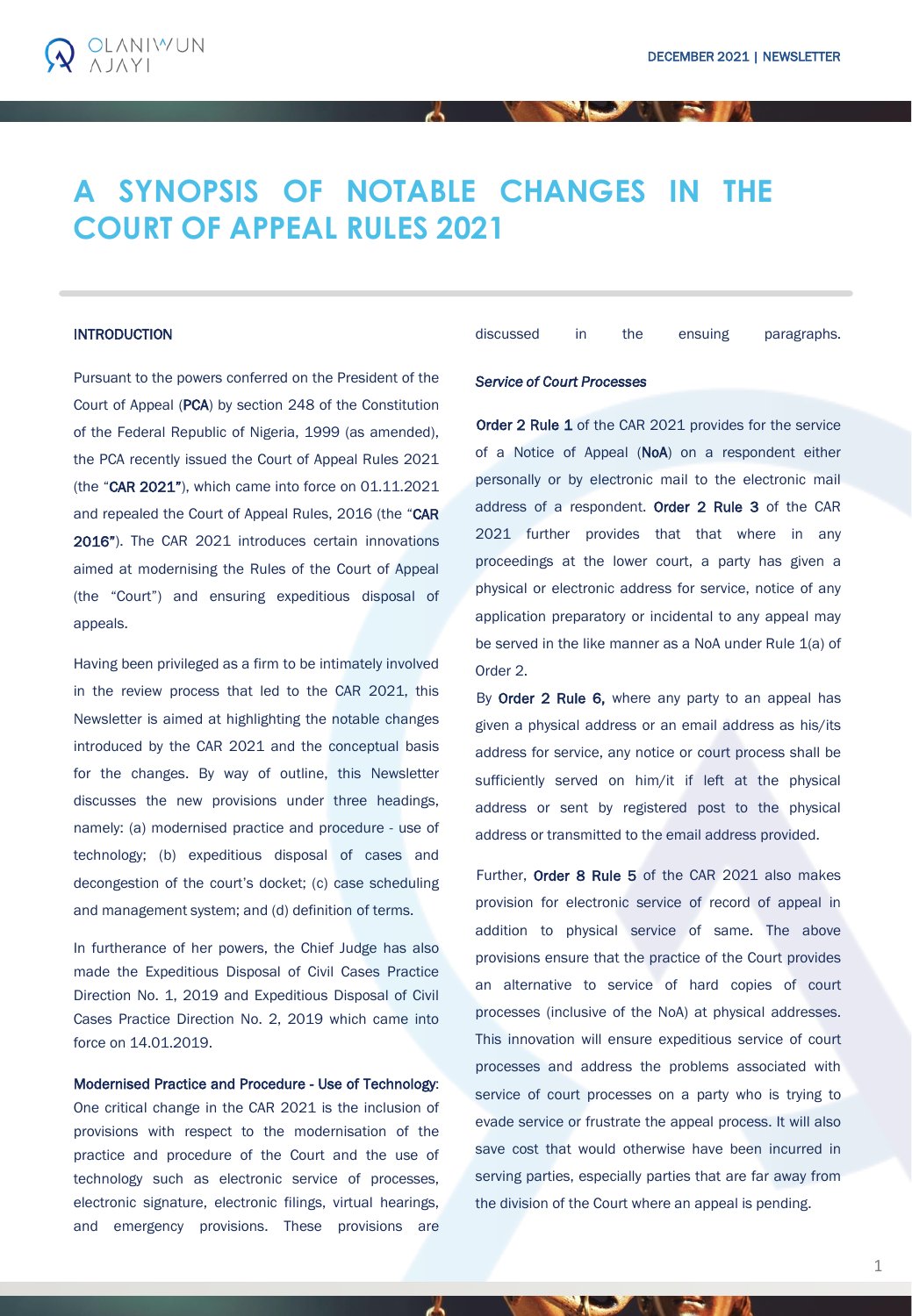

It is noteworthy, that a new Order 2 Rule 2(3) is introduced in the CAR 2021. It provides for the Bailiff of the Court who serves a NoA on a respondent to file an affidavit of service at the registry of the Court. This provision relates to where a respondent could not be served by the bailiff of the lower court and the Court makes an order for substituted service of the NoA. The NoA would therefore be served by the Bailiff of the Court and the affidavit of service to be filed by such bailiff is to prima facie show that the NoA was served in accordance with the order of the Court.

Under the new Order 2 Rule 11(3) of the CAR 2021, the

Court may no longer limit the days for a party served outside jurisdiction to acknowledge service. The Court was allowed to so limit the days under Order 2 Rule 16(3) of CAR 2016, but this is excluded under Order 2 Rule 11(3) of the CAR 2021. This allowance is in consideration of peculiar circumstances that might exist in the jurisdiction where the party is, and which may make it impossible or difficult for such a party to acknowledge receipt of the process served on him/it within the time limited by the Court for such acknowledgment.

Pertinently, Order 2 Rule 15 of the CAR 2016 which provides for documents requiring personal service to be served in a manner prescribed by law for personal service of a Writ of Summons issued by a High Court in a jurisdiction where service is to be affected, has been deleted.

# *Electronic Signature and Electronic Seal of the Court*

Order 2 Rule 4(2) of the CAR 2021 allows for electronic signature on a respondent's notice of its address for service. Relatedly, Order 3 Rule 4 of the CAR 2021 provides that the Court shall have and use, as the occasion may require, a seal having a device or impression approved by the PCA and bearing the inscription "The Court of Appeal" or an electronic version

#### of it.

The new provision on electronic signature is as a result of the new system of electronic filing introduced in the CAR 2021 and is in alignment with the overall objective of digitising the judiciary in the 21<sup>st</sup> Century. It also takes cognisance of disruptions, such as the recent Covid-19 pandemic, that might make it impossible or difficult at times for a party or his counsel to physically append his signature to a process. The provision on electronic seal of the Court is with respect to electronically generated documents of the Court.

# *Electronic Processes, Filing and Court Records*

The CAR 2021 has reduced the number of hard copies of processes required to be filed especially with the express provision for electronic filing of processes by parties and keeping of electronic records by the Registry of the Court. Specifically, under Order 2 Rule 4 of the CAR 2021, the number of hard copies of NoA to be filed has been reduced from twenty (20) to ten (10) hard copies, in addition to providing for an electronic copy of such NoA to be filed. Order 9 Rule 5 and Order 19 Rule 8 of the CAR 2021 make similar provision in respect of filing of respondent's notice and briefs of arguments, respectively.

These provisions reflect the Court's attempt to move away from paper-based system to electronic or paperless system and is in tune with the practice in more advanced jurisdictions.

## Registrars, Registries, and Sessions of the Court

Unlike Order 3 Rule 1 of the CAR 2016 that provides for the Chief Registrar of the Court to have custody of the physical records of the Court, Order 3 Rule 1 of the CAR 2021 provides that the Chief Registrar of the Court shall have custody of both physical and electronic records of the Court. This provision on electronic record is in furtherance of the introduced electronic system, especially electronic filing system.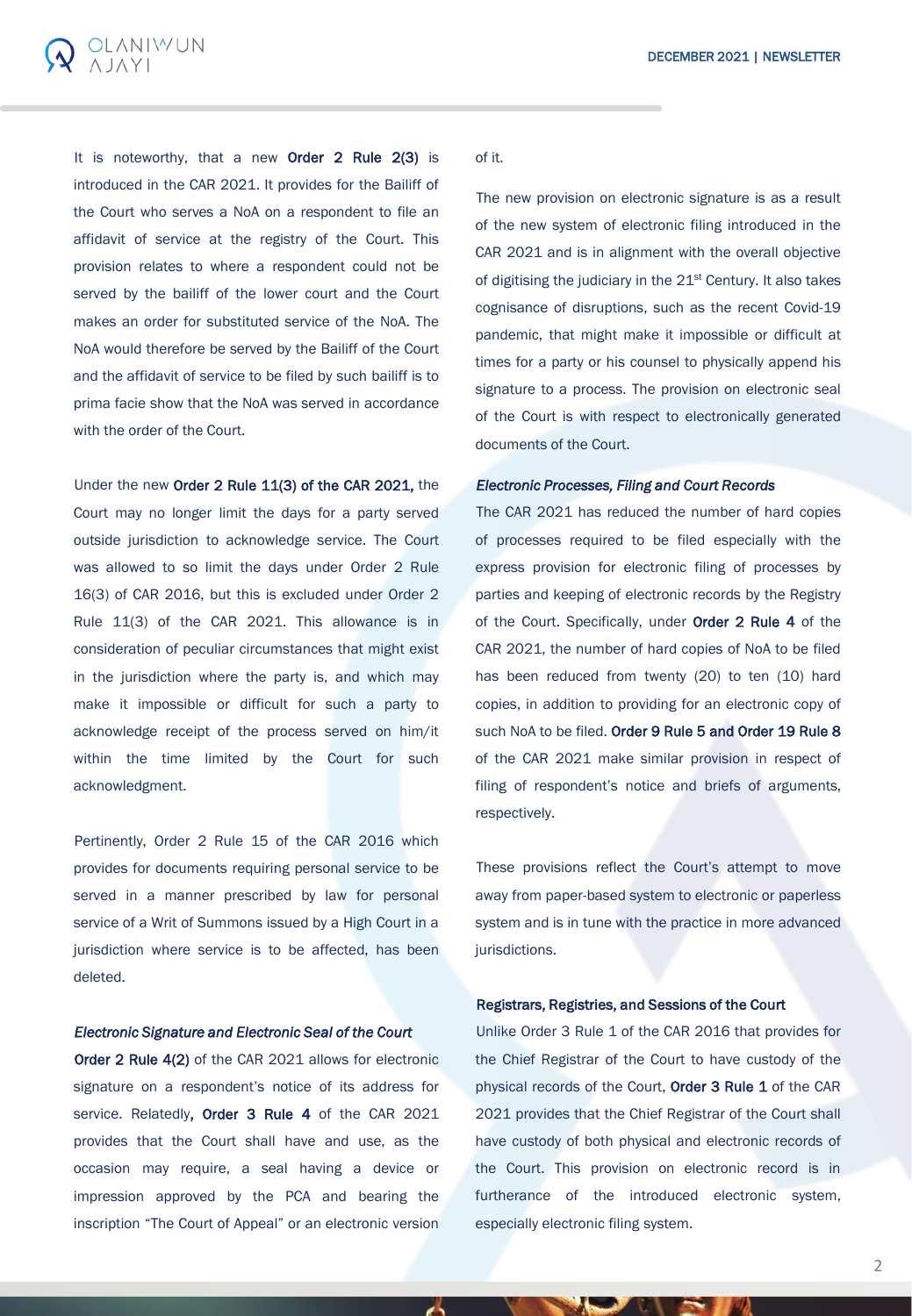

A new Order 3 Rule 11(2) of the CAR 2021 is introduced to expand the provision of the old Order 3 Rule 10 of the CAR 2016. The New Order 3 Rule 11(2) limits the number of counsel that may appear for a party in an appeal, viz: (i) a Senior Advocate of Nigeria (SAN) shall not appear with more than five (5) other counsel, (ii) where more than one SAN appears for the same party in a matter, the SANs shall not appear with more than five (5) other counsel, and (iii) other learned counsel shall not appear with more than two (2) other counsel.

This provision aims to put an end to the habit of senior counsel appearing in Court with a horde of lawyers for a single case leading to a large number of lawyers being in a courtroom during proceedings. Most times other counsel that have matters in Court will be unable to find seats to sit down and prepare for the hearing of their cases. The provision also takes cognisance of the need for social distancing in the Court room for health and safety reasons as epitomised by the recent Covid-19 pandemic.

The new Order  $3$  Rule  $12(1)$  and  $(2)$  of the CAR 2021 provides for cause list of matters to be heard in a week to be published on the official website of the Court every Friday preceding that week and the sittings of the Court and the matters to be deposed off be notified to the parties through their physical and email addresses. Notably, the provision removed the limit of cases to be heard in a day by the Court as provided under Order 3 Rule 11 of the CAR 2016.

This provision aims to ensure that parties or their counsel are duly notified of the hearing of their matters ahead of such hearing in order to properly prepare for the hearing. It also allows the Court to take as much cases as it is practicable on each sitting day.

### Act of the Registrar

Under Order 3 Rule 7 of the CAR 2016, a party aggrieved by the act of the Registrar of the Court may apply to have

the act complained of set aside or varied. Such application was by way of motion on notice. By a new Order 3 Rule 8 of the CAR 2021, a party aggrieved by an act of the Registrar and who intends to have the act complained of set aside or varied, may write to the Court setting out the complaint, the grounds of the complaint, and the reliefs sought, and the court may deal with the complaint administratively.

The new provision in Order 3 Rule 8 is informed by the need to timeously deal with complaints against the act of the Registrar of the Court, and to also lighten the docket of the Court.

#### Filing

Under Order 3 Rule 8(1) of the CAR 2016, the registry of a judicial division of the Court shall be situate within the judicial division, but by the new Order 3 Rule 9(1) of the CAR 2021, the registry of a judicial division could be within the judicial division or such place as the President of the Court may designate from time to time.

This provision is intended to remove the restriction of the registry of a judicial division having to be within the judicial division. The new provision focuses more on pragmatism. This is because situations may arise where, in the interim, the registry of a judicial division may need to be outside the judicial division of the Court.

The new Order 3 Rule 9(2) provides for documents and processes relating to an appeal to be filed in the registry of the judicial division of the Court where the appeal is entered. This provision provides clarity to the old Order 3 Rule 8(3) CAR 2016 which provides that processes should be filed at the "appropriate registry". Notably, the CAR 2016 did not define "appropriate registry".

Order 20 Rules (1) - (9) of the CAR 2021 provide for the establishment of a 24-hour electronic filing system to be functional in all the judicial divisions of the Court, which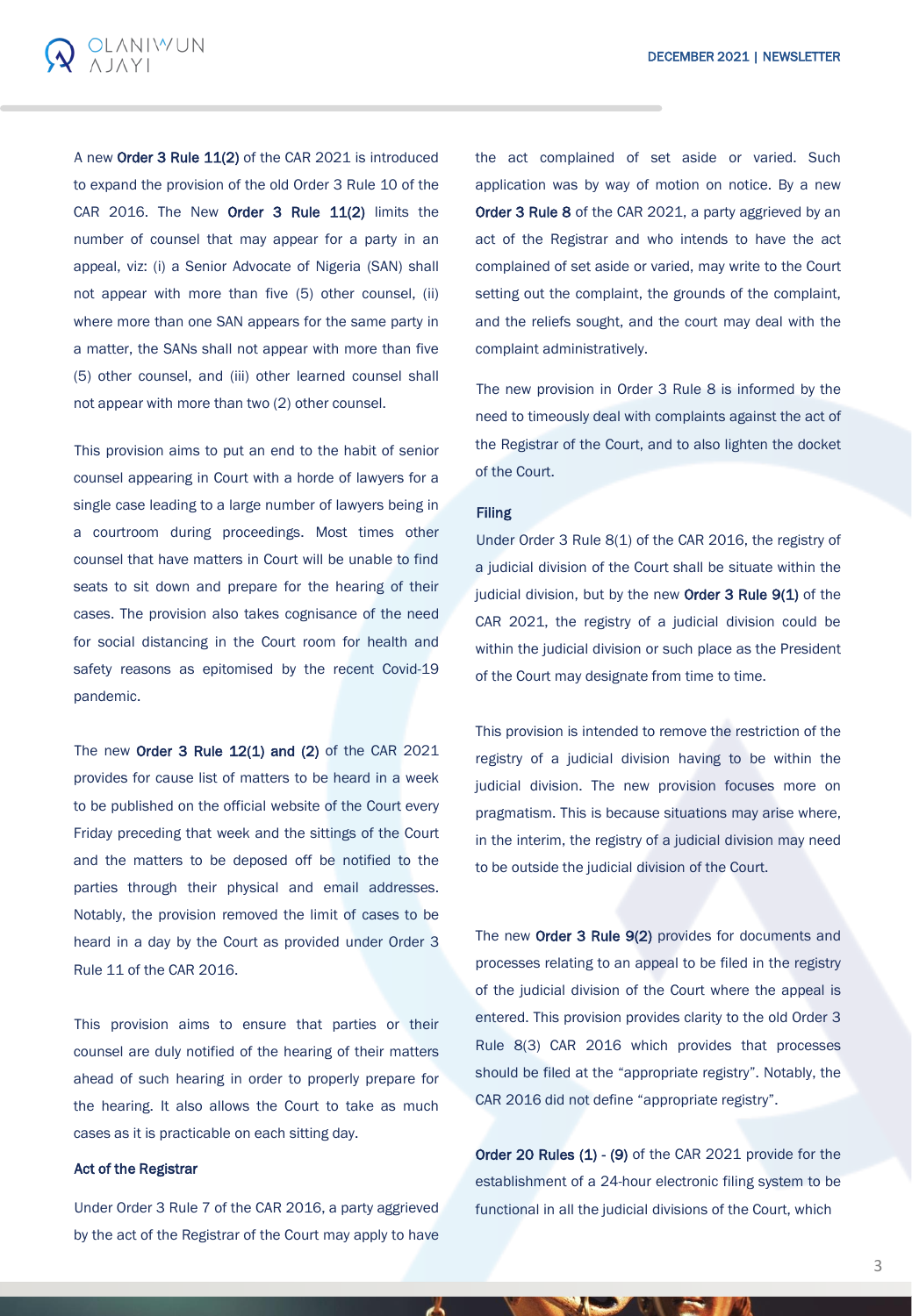

shall run parallel with the existing manual filing procedure of the Court until such time as the PCA directs otherwise. An electronic filing unit of the registry of the Court is to be established in each judicial division of the Court to administer the electronic filing system in each division and manage the processes transmitted to the Court through the electronic filing system.

Further, Order 3 Rule 7(2) of the CAR 2021 provides that the Registrar shall furnish to the electronic unit of the registry of the Court, copies of filed processes in an appeal to enable the electronic unit of the registry of the Court prepare an electronic file in which filed processes and documents relating to the appeal shall be uploaded and stored for access by the Justices of the Court. This provision relates to where Court processes are filed manually at the registry and not through the electronic filing system of the Court.

Order 7 Rule 2 of the CAR 2021 also recognises electronic filing by providing that all appeals shall be by way of rehearing and shall be brought by notice to be filed physically or electronically in the Registry of the lower court.

The new provisions on the electronic filing system and electronic unit of the Court are to ensure easy and expeditious filing of processes in the Court at all times (even during disruptive events, such as the Covid-19 pandemic) and more effective management of such filed processes by the registry of the Court. The innovation would ensure that soft copies of filed copies are saved in the system of the Court (and readily made available to Justices of the Court) as a back up to hard copies of such processes in case of the loss or destruction of such hard copies, as was experienced during the EndSARs protest in Lagos State.

### Application for Preservatory Orders

Order 4 Rule 6 of the CAR 2016 provides for the powers of the Court to make an order by way of injunction or

appointment of a receiver or manager, or such other orders necessary for the protection of property or person pending the determination of an appeal. The new Order 4 Rule 6 of the CAR 2021 qualifies this by providing that the applicant has to fulfil the following conditions: (i) give an undertaking to diligently prosecute the appeal, (ii) if the appeal relates to monetary judgment, deposit a bond, guarantee or like instrument as security for the judgment sum or such sum as the Court may direct, into an interest yielding account in the name of the Chief Registrar or Deputy Chief Registrar of the Court, and (iii) if the appeal relates to land, an undertaking to pay damages if the appeal turns out unsuccessful.

The provision of Order 4 Rule 6 of the CAR 2016 empowered the Court to make preservatory orders without providing any guidance on factors that will guide the exercise of the powers. The amendment introduced in Order 4 Rule 6 of the CAR 2021

qualifies this by providing that the applicant has to fulfil the following conditions: (i) give an undertaking to diligently prosecute the appeal, (ii) if the appeal relates to monetary judgment, deposit a bond, guarantee or like instrument as security for the judgment sum or such sum as the Court may direct, into an interest yielding account in the name of the Chief Registrar or Deputy Chief Registrar of the Court, and (iii) if the appeal relates to land, an undertaking to pay damages if the appeal turns out unsuccessful.

The provision of Order 4 Rule 6 of the CAR 2016 empowered the Court to make preservatory orders without providing any guidance on factors that will guide the exercise of the powers. The amendment introduced in Order 4 Rule 6 of the CAR 2021 expressly stipulates the conditions to be fulfilled for the grant of preservatory orders, which the courts have applied variously as evinced by Appellate Court decisions in cases such as Okorodudu v Deduwa [1974] 6 SC 21, Ajomale v Yaudat No. 2 [1991] 5 NWLR (Pt 191) 266. The amendment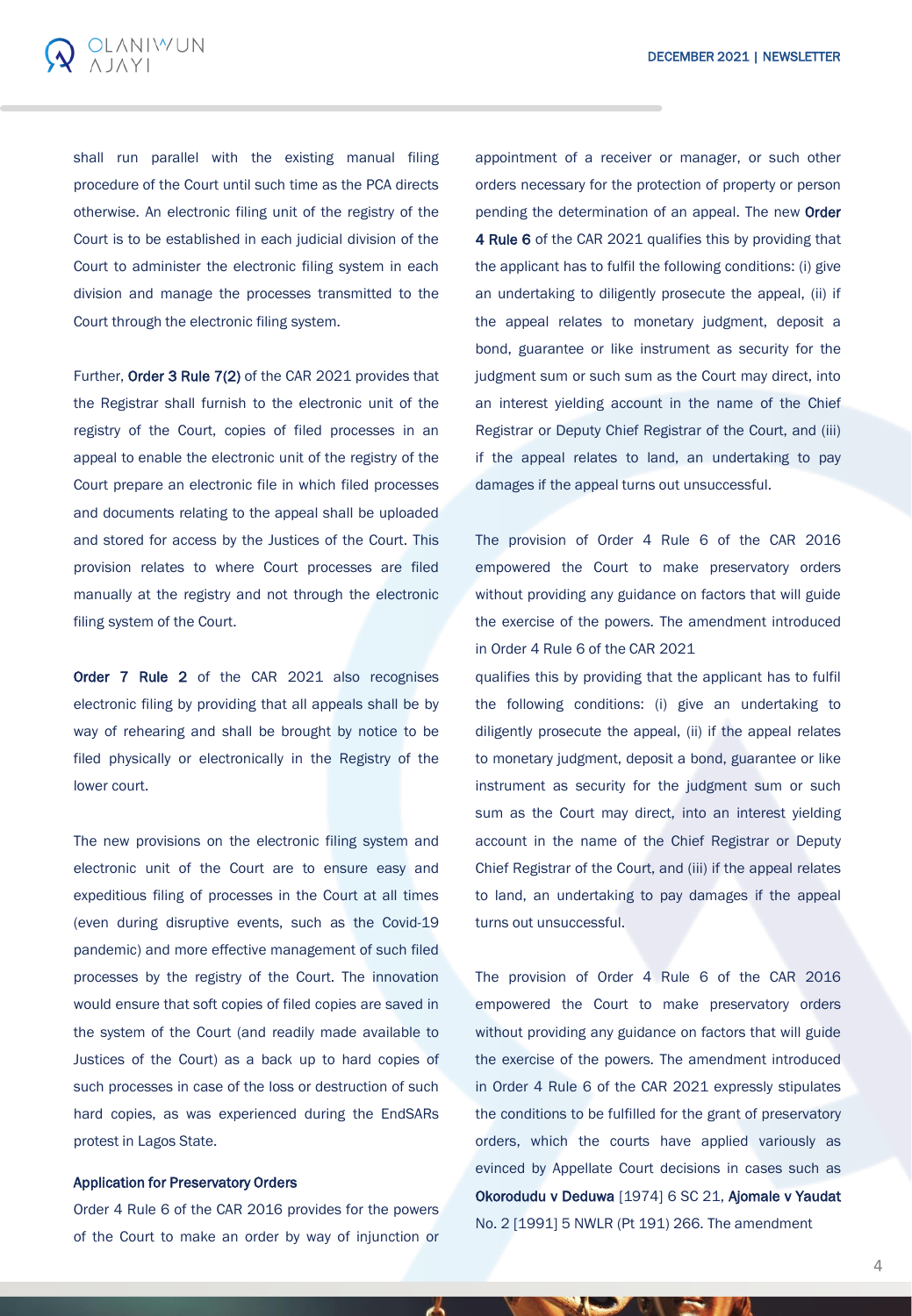also introduces additional requirements for the grant of preservatory orders, in order to forestall frivolous applications for preservatory orders aimed primarily at depriving a successful litigant of the fruit of judgment.

## Entering of Appeal

**DLANIWUN** 

Under Order 4 Rule 10 of the CAR 2016, an appeal is deemed to be entered when the record of appeal has been received in the registry of the Court from the registry of the lower court within the time prescribed by the CAR. The new **Order 4 Rule 10** of the CAR 2021 provides that an appeal is entered when the record has been received in the registry of the Court within the time prescribed or extended by the Court.

Apart from removing the word "deemed" from the old provision which is inapt in the context because there is no negative feature with respect to a record of appeal that is received by the Registry of the Court within the time prescribed by the Rules, the new provision also reflects the practice of the Court in exercising its wide judicial powers to extend the time under the CAR for the transmission of the record of appeal to the registry of the Court.

Control of Proceedings during the Pendency of an Appeal A new provision is introduced in **Order 4 Rule 11(2)** of the CAR 2021 to the effect that a lower court shall not be required to order for stay of proceedings or adjourn a matter *sine die* in relation to matters or proceedings before the lower court which are not impacted by an appeal that has been entered or which the appeal does not relate to.

This provision is aimed at (i) forestalling inundating the Court's docket with interlocutory appeals that could have been taken together with an appeal against the final judgment of Court and (ii) filing of interlocutory appeals with the sole aim of obtaining a stay of proceedings at the lower Court. It is noteworthy that this this provision

does not entirely bar the grant of stay of proceedings by the lower Court. It, however, provides a higher threshold to be met by a party who files an interlocutory appeal and seeks a stay of proceedings at the lower court.

### Striking out a Notice of Appeal

Under Order 7 Rule 6 of the CAR 2016, the Court had the power to strike out a NoA when an appeal is not competent or "for any other sufficient reason". In Order 7 Rule 6 of the CAR 2021, this provision is qualified, such that "where the incompetence is not a fundamental defect" the Court may direct a party to rectify any defect in the NoA and limit the time to rectify any defect in the NoA and limit the time within which the defect will be rectified.

This provision is in line with the stance of our courts to do substantial justice in every given case by hearing the merits of an appeal.

#### Record of Appeal

Quite a number of new provisions are introduced in relation to record of appeal. By Order 8 Rule 1 of the CAR 2021, the registrar of the lower court has sixty (60) days within which to compile, serve on parties, and transmit the record of appeal. Under Order 8 Rule 1 of the CAR 2016, the registrar was only required to compile and transmit the record of appeal within the 60 days. Service of the record on parties was not included in the old provision.

Order 8 Rule 3 of the CAR 2021 provides for electronic transmission of record of appeal by the registrar of the lower, where the record is compiled by the registrar and

Order 8 Rule 4 provides for electronic transmission of the record of appeal, where an appellant compiles the record, in the event of the failure of the registrar to do so within the prescribed timeline in the CAR. These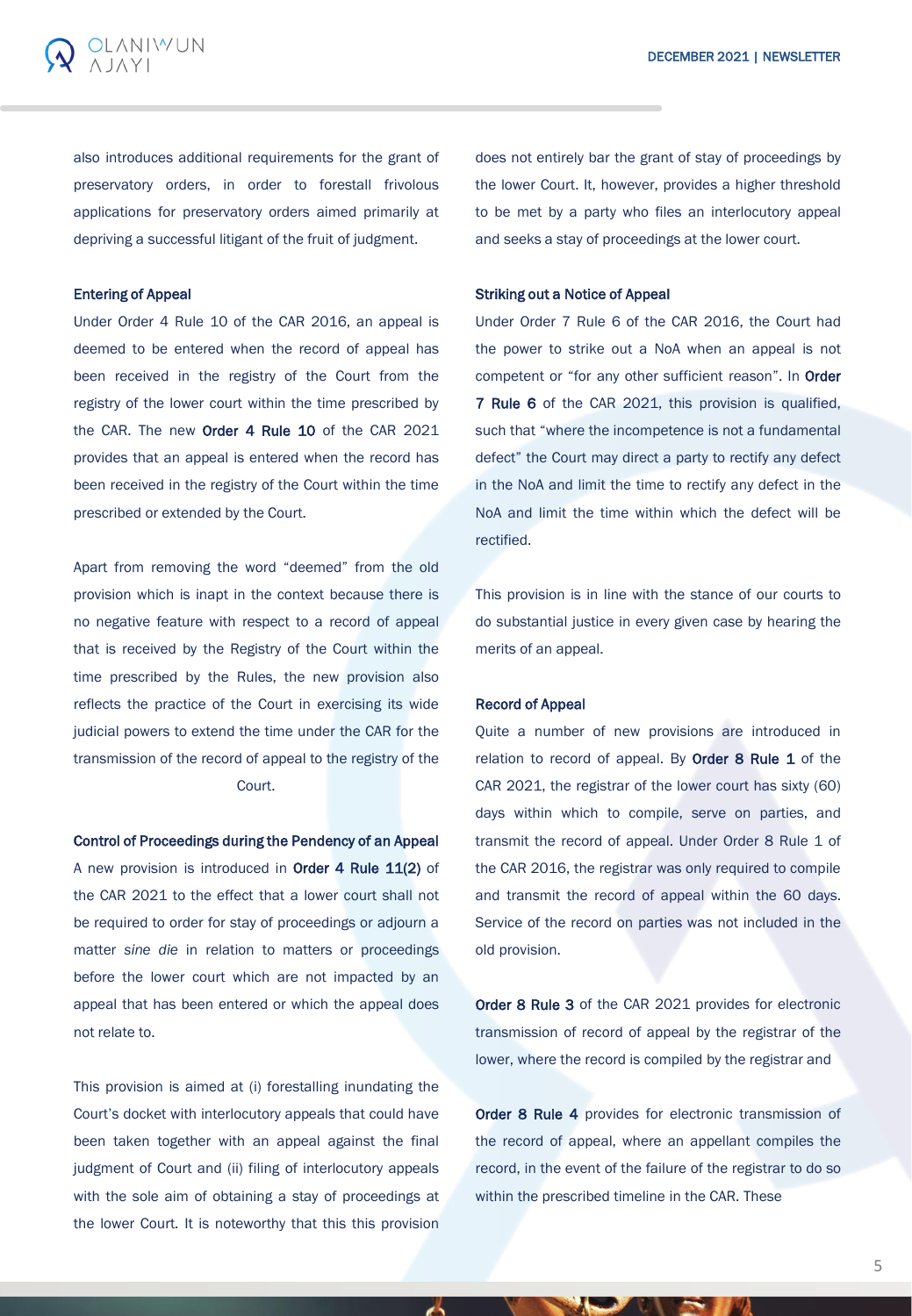

provisions are clearly in alignment with the goal of digitalising the judiciary and ensuring easier/faster transmission of documents to the Court from the lower court.

By Order 8 Rule 4(2) of the CAR 2021, when a record of appeal is regularised, it will be deemed to have been transmitted within the ninety (90) day-period for the transmission of the record of the appeal under the CAR (i.e. 60 days for the registrar to compile and transmit and 30 days for the appellant to compile and transmit where the registrar fails to do so), and not on the day the application for extension of time to transmit the record was granted.

Further, Order 8 Rule 6 of the CAR 2021 provides for a respondent to, where a NoA has been filed, apply for a departure from the Rules to compile and transmit the record of appeal. This provision takes care of situations where the appellant appeals and is, for any reason, not interested in the appeal being heard and determined, and for that reason is reluctant about compiling and transmitting the record of appeal. In such situation, the respondent can apply to the Court to compile and transmit the record of appeal. The provision may likely not be adopted by most respondents who may rather apply under Order 8 Rule 18(1) of the CAR 2021 for the appeal to be struck out for lack of diligent prosecution by the appellant. However, it will be useful to a respondent whose overarching objective is for the appeal to be determined on the merits expeditiously

Critically, Order 8 Rule 18(2) of the CAR 2021, provides that where the Court strikes out an appeal upon the application of a respondent, following a failure by the registrar of the lower court and the appellant to compile and transmit the record of appeal, the Court may award cost on full indemnity basis against the appellant. Under the definition provision, Order 1 Rule 5 of the CAR 2021, "Cost on full indemnity" means cost to indemnify a party for expense reasonably incurred in an appeal up to the

time of striking out or dismissing an appeal or an application for lacking in merit. If strictly applied, this provision will serve as a deterrence to filing of frivolous appeals and lack of diligent prosecution of appeals.

Order 8 Rule 18(3) of the CAR 2021 provides for an application to relist an appeal which was struck out for failure to compile and transmit the record to be brought within seven (7) days of the striking out of the appeal, and if, as provided by Order 8 Rules 18(4) of the CAR 2021, the Court is satisfied that the applicant has shown good reasons for the relisting of the appeal, the appeal may be relisted.

By replacing the order of dismissal which was provided for in Order 8 Rule 18(2) of the CAR 2016 with an order of striking out, where there has been failure to compile and transmit the record of appeal, and the provision for application to relist an appeal which has been struck out on that ground, there is a move toward substantial justice, for appeals to be decided on their merits. This is balanced by limiting the time for filing an application for relisting and subjecting such an application to the "good reasons" test.

#### Virtual Hearings

Order 21 Rules  $(1)$  -  $(8)$  of the CAR 2021 have introduced virtual hearing where such is deemed fit and make comprehensive provision for the mode of such hearing, including the observance of all rules and practices on decorum and etiquette which are observed during physical hearing. By **Order 21 Rule 8** of the CAR 2021, Practice Directions to prescribe the manner and operation of virtual hearings by the Court may be issued by the PCA.

In modern times, it has become necessary that court proceedings should transcend the traditional four walls of the physical court. Hence, the adoption of virtual proceedings in judicial systems have become imperative. The need for such virtual hearings was amplified by the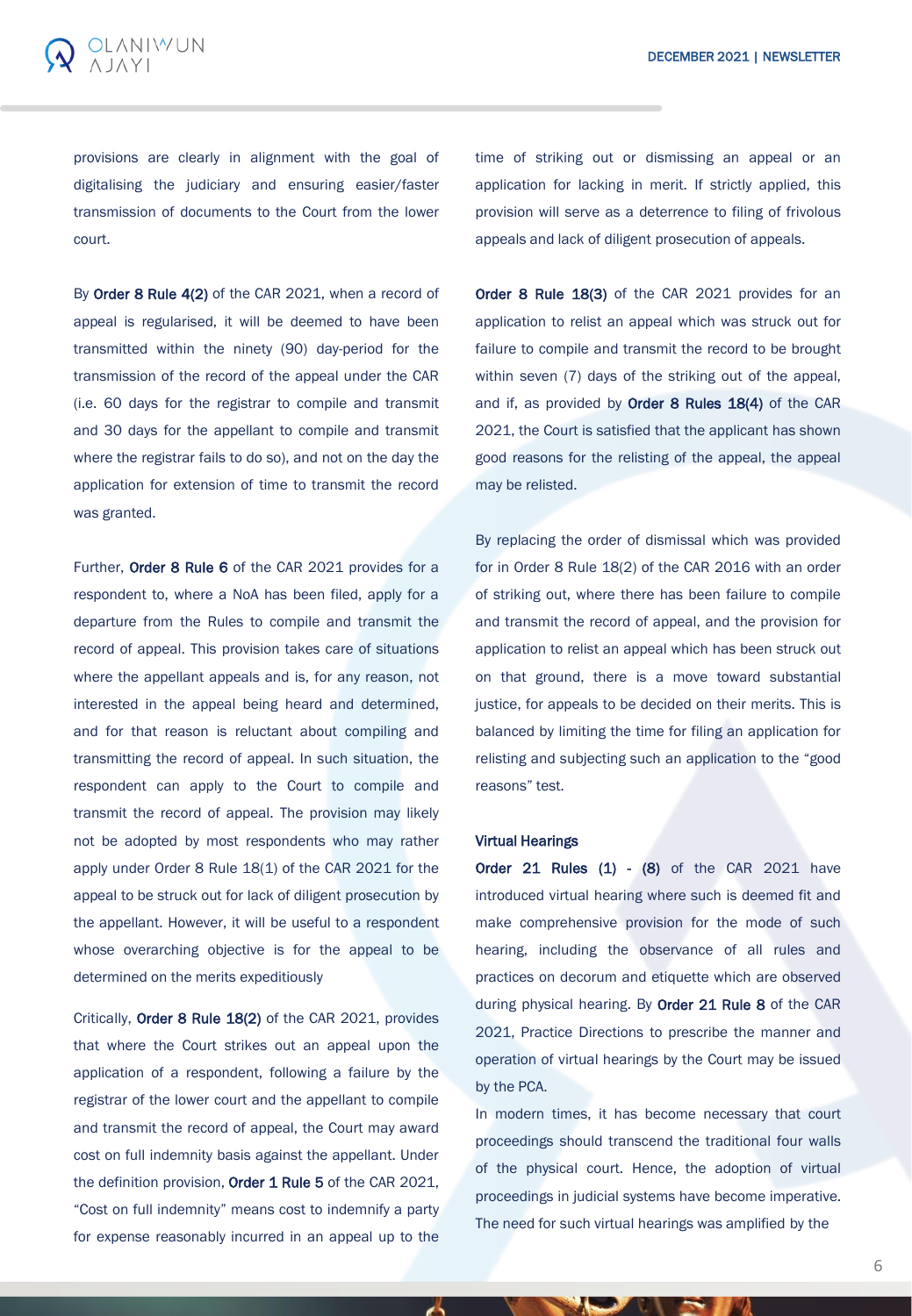

recent disruption in the administration of justice by the COVID-19 pandemic. The disruption has exemplified the urgent need for virtual hearings not just for coping with disruptions but to modernise the system of administration of justice to ensure easy access to court and dispensation of justice. The provision on the issuance of Practice Directions by the PCA with respect to virtual hearings provides a measure of flexibility which would ensure that the Court is able to adapt and cater for new developments that might have an impact on virtual hearings by the Court in the future.

### *Emergency Provisions*

The CAR 2021 makes provision for suspension of computation of time in situations of emergency. By Order 19 Rule 12 of the CAR 2021, the computation of time to (i) file any court process within a prescribed period; (ii) do any act provided by the Rule or (iii) pay default fees for extension of time within which to file a process or do an act shall be exempted during the occurrence of any event which disrupts the normal conduct of the business of the Court.

The recent disruption in the administration of justice by the COVID-19 pandemic, and the confusion it brought to stakeholders in the administration of justice as to the how time should be computed makes this provision essential.

# Expeditious Disposal of Cases and Decongestion of the Court's Docket

The CAR 2021 has introduced considerable measures to ensure expeditious disposal of cases and decongestion of the Court's docket. Some of the provisions included in the CAR 2021 that ensure expeditious disposal of cases are discussed below.

### *Effect of Non-filing of Respondent's Brief*

Order 19 Rule 10(3) of the CAR 2021 imbues the Court with power to proceed with the hearing of an appeal on the appellant's brief alone without the need for an

application by the appellant to hear the appeal on the appellant's brief alone. This will occur where a respondent who has been duly served with the appellant's brief and a hearing notice fails to file his brief within the time stipulated in the Rules. It obviates the current practice for the appellant to file a motion on notice for an order of the Court for the appeal to be heard on the basis of the appellant's brief alone.

## *Timelines for filing and exchanging processes*

The CAR 2021 make provision for the timeline within which to file a cross-respondent's brief and a reply to the cross-respondent's brief. Order 19 Rule 7(2) of the CAR 2021 provides for the filing of cross-respondent's brief within 30 days of the service of the cross-appellant's brief, while Order 19 Rule 7(3) of the CAR 2021 provides for the filing of cross-appellant's reply within 14 days of service of the cross-respondent's brief. As it further relates to timelines for doing certain acts, Order 2 Rule 4 of the CAR 2021 introduces the time within which a respondent who has been served with a NoA must file copies of a notice of his full and sufficient address for service. The respondent is required to do so within fourteen (14) days after service of the NoA on him/it.

Further, Order 6 Rule 1 of the CAR 2021 stipulates that every application which shall be by notice of motion must be supported by an affidavit and a written address provided that the respondent shall have five (5) days to file processes in response (if any) to the notice of motion and the applicant shall have three (3) days, upon service, to file a reply (if any) to the processes of the respondent(s). The filing of Written Addresses with respect to applications before the Court is not in the CAR 2016. However, in practice, the Court would usually direct parties to file Written Addresses with respect to applications that are not unopposed. The new provision in the CAR 2021 ensures expeditious hearing of applications that are opposed by the respondent(s) to the applications.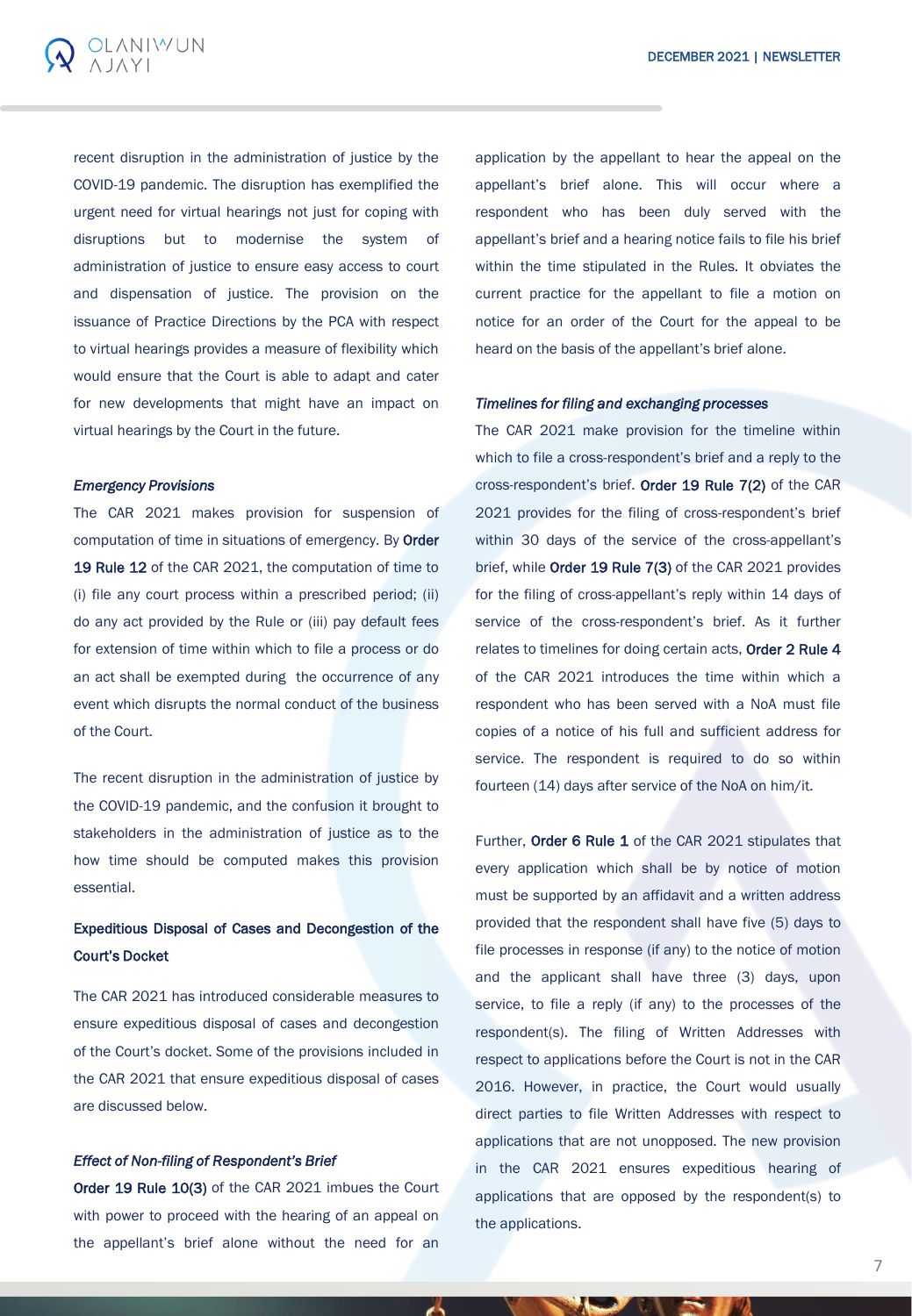# *Order of substitution where a party's name changes during the pendency of an appeal*

**OLANIWUN** 

Order 15 Rule 4 of the CAR 2021 provides that an application for an order of substitution could be made where the name of a party to the appeal changes during the pendency of an appeal.

This provision puts to letter the already existing practice of litigants bringing an application before the Court for the substitution of the name of a party to an appeal, where the name of such a party changes during the pendency of an appeal. Hitherto, the provision for substitution of the name of a party in the CAR 2016 was with respect to where a party to an appeal is deceased. The consequence of this substitution is that new processes filed in the suit, after the substitution, will reflect the new name of the party and such change will not in any way affect the validity of processes filed prior to the change of name.

# *Preliminary Objection to be argued in the Respondent's Brief of Argument*

Under the CAR 2016, there was no express requirement that preliminary objections should be argued in the respondent's brief. It was only a matter of practice, which had received judicial backing in a plethora of cases such as G.N. Nwaolisah v. Paschal Nwabufoh [2011] LPELR-2115 (SC), 51-52, paras. F-A. However, Order 10 Rule 1 of the CAR 2021 now expressly provides that a preliminary objection shall be argued in the respondent's brief of argument.

It is noteworthy that the CAR 2021 has not dispensed with the requirement to file a stand-alone Notice of Preliminary Objection, it merely gives statutory recognition to the practice of arguing preliminary objections in the respondent's brief.

### *Court of Appeal (Alternative Dispute Resolution) Rules*

Order 16 Rule 2 of the CAR 2021 introduces the Court of

Appeal Alternative Dispute Resolution Rules (CAADRP Rules). It is pertinent to point out that Order 16 of the CAR 2021 contains only three rules with respect to alternative dispute resolution (ADR) in sharp contrast to the six rules contained in the old Order 16 of the CAR 2016. While Order 16 of the CAR 2016 contained extensive provisions on the operations of the Court of Appeal Mediation Programme, the bulk of these provisions have now been excluded in the CAR 2021.

The new provisions are aimed at streamlining the ADR mechanism in the CAR and to make it more efficient. It appears that details on the operations of the ADR programme of the Court will be elaborated in the CAADRP Rules. In addition to the introduction of the CAADRP Rules, Order 16 Rule 3 of the CAR 2021 also provides that time shall not run for the purpose of filing a brief until any initiated ADR under the CAADRP is concluded. This is aimed at ensuring that parties can concentrate on achieving an amicable resolution of the dispute using the ADR programme of the Court and will not have to potentially pay significant default fees in filing processes in the prosecution of the appeal, in the event that the ADR process does not yield a positive result.

### Case Scheduling and Management Systems

Order 22 of the CAR 2021 introduces the Case Scheduling and Management System (CSMS). A CSMS is an efficient and effective system of justice that safeguards the rule of law and provides timely, objective and efficient adjudication – a core value enshrined in the Constitution. While case scheduling is a key tool for driving effectiveness and efficiency in the adjudicatory process, best practice recommendations indicate that case scheduling cannot be done in insolation, as manual case scheduling can only be effective when used in the context of a case management system. A review of comparator jurisdictions shows that a case flow management system is usually developed and then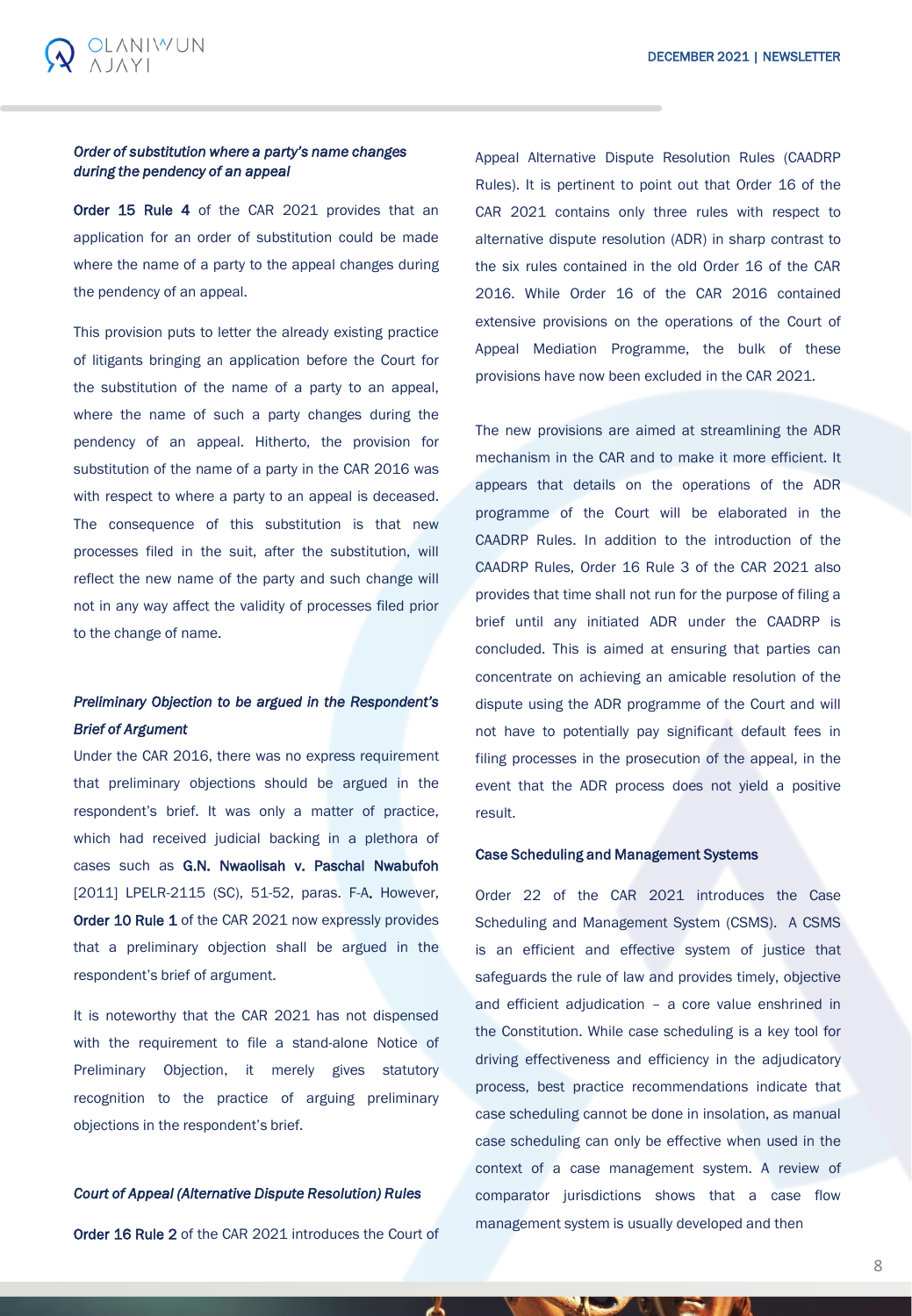

layered with a manual scheduling system. Indeed, the best practice recommendation is that comprehensive case management approaches/techniques should be supported by advanced information technology solutions and automated case management systems.

It is expected that the introduction of a CSMS at the Court will ensure speedy hearing and determination of appeals by improving the management of the Court's docket, better the use of the Court's time, and will help in addressing the problem of congestion on the Court's docket and the delay in the hearing and determination of appeals. It is noteworthy that CSMS has been introduced in some State High Courts in Nigeria, such as Ogun State High Court, and it is expected that it would improve the management of the court's docket and ensure expeditious hearing of cases in the State.

Not much detail of the operation of the CSMS is provided in Order 22 of the CAR 2021, however Order 22 Rule 3 of the CAR 2021 specifically provides that Practice Directions to prescribe the manner and operation of the CSMS may be issued by the PCA. The provision of the issuance of Practice Directions by the PCA on CSMS of the Court is to provide a measure of flexibility which would ensure that the Court is able to cater for new developments that might have an impact on the CSMS of the Court in the future and this is reflective of how CSMS is implemented in most jurisdictions.

# Definition of Terms

In addition to the above highlighted changes, the definition provision, Order 1 Rule 5 of the CAR 2021, includes amended/new terms with definitions. The amended/new terms basically provide clarity to the changes introduced in the CAR 2021. Below is a list of the new terms

"Applicant" means any person who applies to the Court for an Order.

"Bailiff" means a person authorised to serve court processes and carry out such other function(s) as the court, may from time to time, assign to him. Also includes any Special Bailiff appointed by the Court.

"CAADRC" means Court of Appeal Alternative Dispute Resolution Centre.

"CAADRP" means Court of Appeal Alternative Dispute Resolution Programme.

"Cost on full indemnity basis" means cost to indemnify a party for expense reasonably incurred in an appeal up to the time of striking out or dismissing an appeal or an application for lacking in merit.

"Court Sitting" includes the physical and virtual sitting of the Court.

"Decision" means, in relation to a Court, any determination of that Court and includes judgment, decree, order, conviction, sentence, verdict or recommendation.

"Eligible institution" includes insurance companies, suretyship companies, banks or other financial institutions.

"Indigent persons" means a person whose annual income is less than the annual wage of persons in Grade Level 01 in the civil service of the Federation.

"Judgment" includes a decision or an order.

"Lower Court" means the court from which an appeal is brought.

"Out of the jurisdiction of the Court" means outside the territory of the Federal Republic of Nigeria.

"President" means the President of the Court of Appeal.

"Presiding Justice" means any Justice of the Court of Appeal duly designated by the President to take charge of a Judicial Division of the Court.

"Record" means anything or process-

(a)on or by which information is recorded or stored by the Court; or

(b)by means of which a meaning can be conveyed by any means in a visible or recoverable form, whether or not the use or assistance of some digital, electronic, mechanical, chemical, or other device or process is